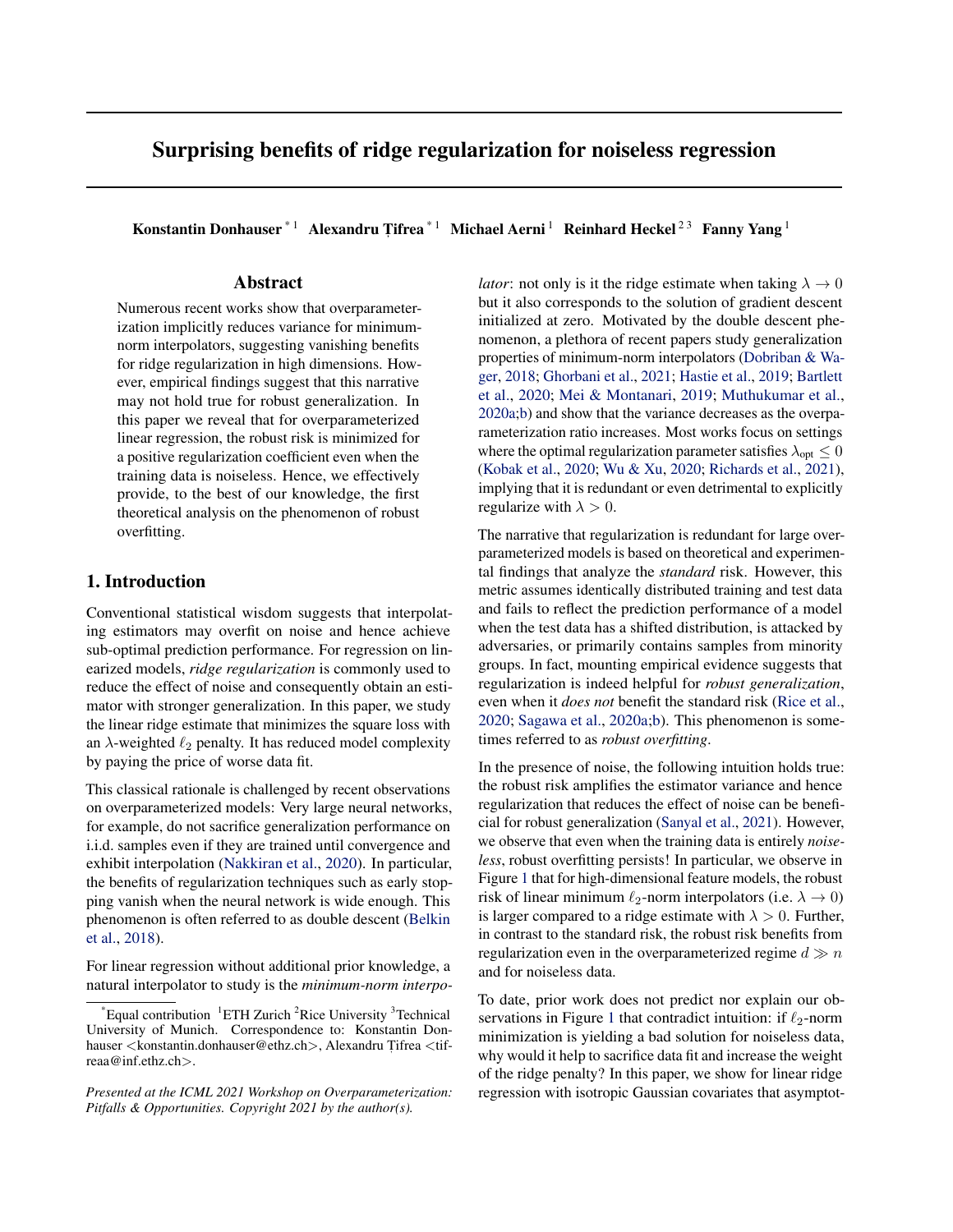<span id="page-1-0"></span>

Figure 1. Decrease of population risks for linear regression when using the ridge estimate ( $\lambda_{opt} > 0$ ) as opposed to the min-norm interpolator ( $\lambda \to 0$ ) (detailed settings as in Figure [2\)](#page-2-0). While the standard risk only benefits from ridge regularization in the noisy case, the robust risk decreases in the heavily overparameterized setting  $d/n \gg 1$  even in the noiseless case.

ically, as  $d, n \to \infty$  and  $d/n \to \gamma$ , a strictly positive ridge penalty leads to a systematic improvement in robust generalization. Our results provide the first rigorous explanation of robust overfitting even in the absence of noise.

## 2. Risk minimization framework

In this section, we describe the setup for our theoretical analysis of linear regression. We define the data generating process, the standard and robust risks, and formally introduce the estimators that we analyze.

### 2.1. Problem setting

We consider an observation model with covariates (or features)  $x \in \mathbb{R}^d$  drawn from a standard normal distribution with zero mean, i.e.,  $x \sim \mathbb{P} := \mathcal{N}(0, I_d)$ , and with the target variable  $y \in \mathbb{R}$  defined as a noisy observation of a linear function  $y = \langle \theta^*, x \rangle + \xi$  with  $\xi \sim \mathcal{N}(0, \sigma^2)$ . Here,  $\theta^*$ denotes the ground truth vector with unit  $\ell_2$ -norm. As mentioned before, we focus on the noiseless case with  $\sigma = 0$  to isolate the effect of finite sampling from observation noise, and include  $\sigma > 0$  only for completeness.

The results in this paper are of asymptotic nature and hold when  $d/n \to \gamma$  as both the dimensionality d and the number of samples  $n$  tend to infinity. This high-dimensional regime is widely studied in the literature (Bühlmann & Van [De Geer,](#page-4-0) [2011;](#page-4-0) [Wainwright,](#page-5-0) [2019\)](#page-5-0) as it yields precise predictions for many real world problems where both the input dimension and the data set size are large. It is also the predominant setting considered in previous theoretical papers that discuss overparameterized linear models [\(Dobriban &](#page-4-0) [Wager,](#page-4-0) [2018;](#page-4-0) [Hastie et al.,](#page-4-0) [2019;](#page-4-0) [Ali et al.,](#page-4-0) [2020;](#page-4-0) [Deng et al.,](#page-4-0) [2021;](#page-4-0) [Javanmard et al.,](#page-4-0) [2020;](#page-4-0) [Javanmard & Soltanolkotabi,](#page-4-0) [2020;](#page-4-0) Sur & Candès, [2019\)](#page-5-0).

### 2.2. Standard and robust risk

We now introduce the standard and robust evaluation metrics for regression. First, we define the standard risk of an estimator  $\theta$  to be the population mean squared error

$$
\mathbf{R}(\theta) := \mathbb{E}_{X \sim \mathbb{P}} (\langle \theta, X \rangle - \langle \theta^*, X \rangle)^2, \quad (1)
$$

where the expectation is taken over the marginal feature distribution **P**. Conditioned on the training data, the risk is fixed, and our asymptotic bounds hold almost surely over draws of the training set.

The broad application of ML models in real-world decisionmaking processes increases requirements on their robustness. For example, for the image domain, robust classifiers should yield the same prediction when an image is attacked via an additive imperceptible  $\ell_p$ -perturbation that do not change the ground truth label. In this case, the estimator which has zero standard population risk also achieves zero robust population risk. Transferred to linear regression, such additive *consistent* perturbations need to be orthogonal to  $\theta^*$ . In particular, we study the adversarially robust risk of a parameter  $\theta$  with respect to consistent  $\ell_2$ -perturbations

$$
\mathbf{R}_{\epsilon}(\theta) := \mathbb{E}_{X \sim \mathbb{P}} \max_{\delta \in \mathcal{U}_2(\epsilon)} (\langle \theta, X + \delta \rangle - \langle \theta^*, X \rangle)^2 \qquad (2)
$$

$$
= \|\theta^* - \theta\|_2^2 + \sqrt{\frac{8\epsilon^2}{\pi}} \|\Pi_{\perp}\theta\|_2 \|\theta^* - \theta\|_2 + \epsilon^2 \|\Pi_{\perp}\theta\|_2^2,
$$

where  $U_2(\epsilon) := \{ \delta \in \mathbb{R}^d : ||\delta||_2 \leq \epsilon \text{ and } \langle \theta^*, \delta \rangle = 0 \}$ and  $\Pi_{\perp}$  is the orthogonal projection onto the ground truth vector  $\theta^*$ . The proof for the second equality can be found in Appendix [A.1.](#page-6-0)

In many scientific applications, security against adversarial attacks may not be the dominating concern and one may instead require estimators that are robust against small distribution shifts. Earlier work [\(Sinha et al.,](#page-5-0) [2018\)](#page-5-0) points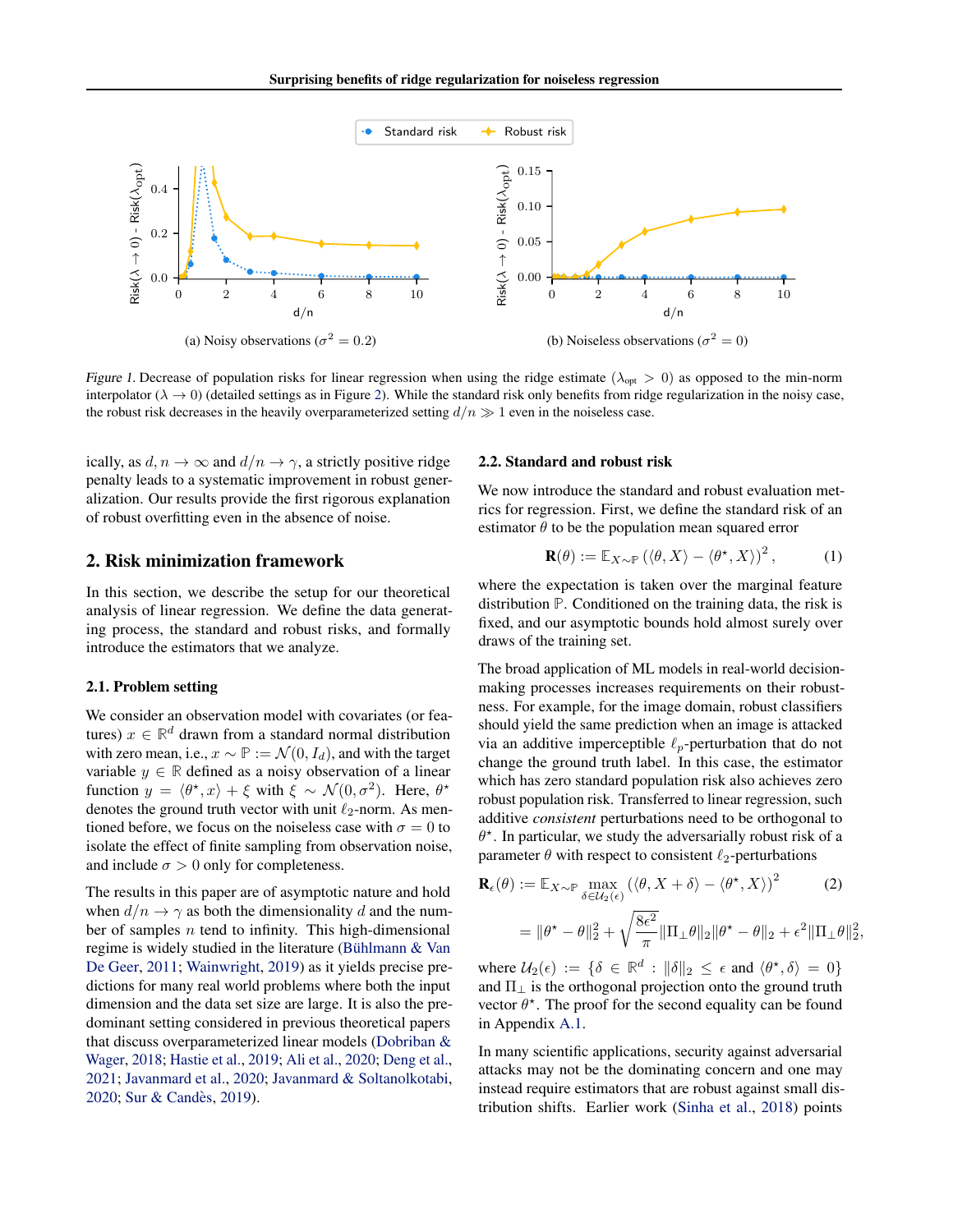<span id="page-2-0"></span>

Figure 2. Asymptotic theoretical predictions for  $d, n \to \infty$  (curves) and experimental results with finite d, n (markers) for the robust (yellow,  $\epsilon = 0.4$ ) and standard (blue) risk of the min-norm solution (solid, *interpolating*) and the ridge regression estimate with optimal  $\lambda$  (dashed, *regularized*) for noisy (left) and noiseless data (right). The experiments use  $n = 1000$  samples of the model described in Section [2.1.](#page-1-0) We observe that the gap between the robust risk of the interpolating and optimally regularized estimator persists even in the noiseless case.

out that distribution shift robustness and adversarial robustness are equivalent for losses that are convex in the parameter  $\theta$ . In our setting, adversarial robustness against consistent  $\ell_p$ -perturbations implies distributional robustness against  $\ell_p$  mean shifts in the covariate distribution  $\mathbb P$  (see Appendix [A.2\)](#page-6-0).

#### 2.3. Interpolating and regularized estimator

We study the minimizer of standard linear ridge regression

$$
\hat{\theta}_{\lambda} = \arg\min_{\theta} \frac{1}{n} \sum_{i=0}^{n} (y_i - \langle \theta, x_i \rangle)^2 + \lambda ||\theta||_2^2 \qquad (3)
$$

that we call the ridge estimate. For  $\lambda > 0$ , we obtain a regularized predictor  $\hat{\theta}_{\lambda}$ . As  $\lambda \to 0$ , we obtain the minimum norm interpolator

$$
\hat{\theta}_0 = \arg\min_{\theta} \|\theta\|_2 \text{ such that } \langle \theta, x_i \rangle = y_i \text{ for all } i. \tag{4}
$$

For linear regression on isotropic features there exists a wellknown correspondence between the optimization path of zero-initialized gradient descent and the regularization path of the ridge regression estimator (see for example [\(Ali et al.,](#page-4-0) [2019;](#page-4-0) [2020\)](#page-4-0)). Hence, the results presented in this paper for ridge regularization directly translate to early stopped gradient descent on the mean squared loss.

# 3. Main results for ridge regression

In this section, we prove that preventing interpolation on noiseless samples via ridge regularization (3) with  $\lambda > 0$ improves the robust risk relative to an un-regularized, interpolating predictor. We further provide an explanation

for why regularization is beneficial for the robust risk even when it does not improve the standard risk.

# 3.1. Main result

The following theorem provides a precise asymptotic description of the consistent  $\ell_2$  robust risk for the ridge regression estimate in (3) as  $d/n \rightarrow \gamma$  and  $d, n \rightarrow \infty$ . The proof uses techniques from [\(Hastie et al.,](#page-4-0) [2019;](#page-4-0) [Knowles & Yin,](#page-4-0) [2014\)](#page-4-0) and can be found in Appendix [B.](#page-7-0)

Theorem 3.1. *Assume isotropic Gaussian covariates, i.e.,*  $\mathbb{P}_X = \mathcal{N}(0, I_d)$ *). Then, for*  $d, n \to \infty$  *with*  $d/n \to \gamma$  *and for any*  $\lambda > 0$ *, the robust risk of the estimators*  $\hat{\theta}_{\lambda}$  *defined in Equations* (3)*,* (4) *converges to*

$$
\boldsymbol{R}_{\epsilon}(\hat{\theta}_{\lambda}) \stackrel{a.s.}{\longrightarrow} \mathcal{B} + \mathcal{V} + \epsilon^2 \mathcal{P} + \sqrt{\frac{8\epsilon^2}{\pi} \mathcal{P}(\mathcal{B} + \mathcal{V})}
$$
(5)

*where*  $P = B + V - \lambda^2 (m(-\lambda))^2$  *and*  $B = \lambda^2 m'(-\lambda)$ *,*  $V = \sigma^2 \gamma(m(-\lambda) - \lambda m'(-\lambda))$  *are the asymptotic bias and variance. The function*  $m(z)$  *is given by*  $m(z)$  =  $\frac{1-\gamma-z-\sqrt{(1-\gamma-z)^2-4\gamma z}}{2\gamma z}$  and m' is the derivative of m. Fur*thermore, the standard risk*  $\mathbf{R}(\hat{\theta}_{\lambda}) \stackrel{a.s.}{\longrightarrow} \mathcal{B} + \mathcal{V}$ .

We plot the precise asymptotic risks of the ridge estimate with optimal regularization parameter  $\lambda_{opt}$  and the minimum-norm interpolator  $\lambda = 0$  in Figure 2.<sup>1</sup> For the robust risk we use  $\epsilon = 0.4$ . Firstly, Figure 2a reveals that ridge regularization reduces the robust risk even for  $d/n \gg 1$  well

<sup>&</sup>lt;sup>1</sup>Here we choose  $\lambda$  using the population risk oracle, in practice one would resort to standard tools such as cross-validation techniques that also enjoy theoretical guarantees (see e.g. [\(Patil et al.,](#page-4-0) [2021\)](#page-4-0)).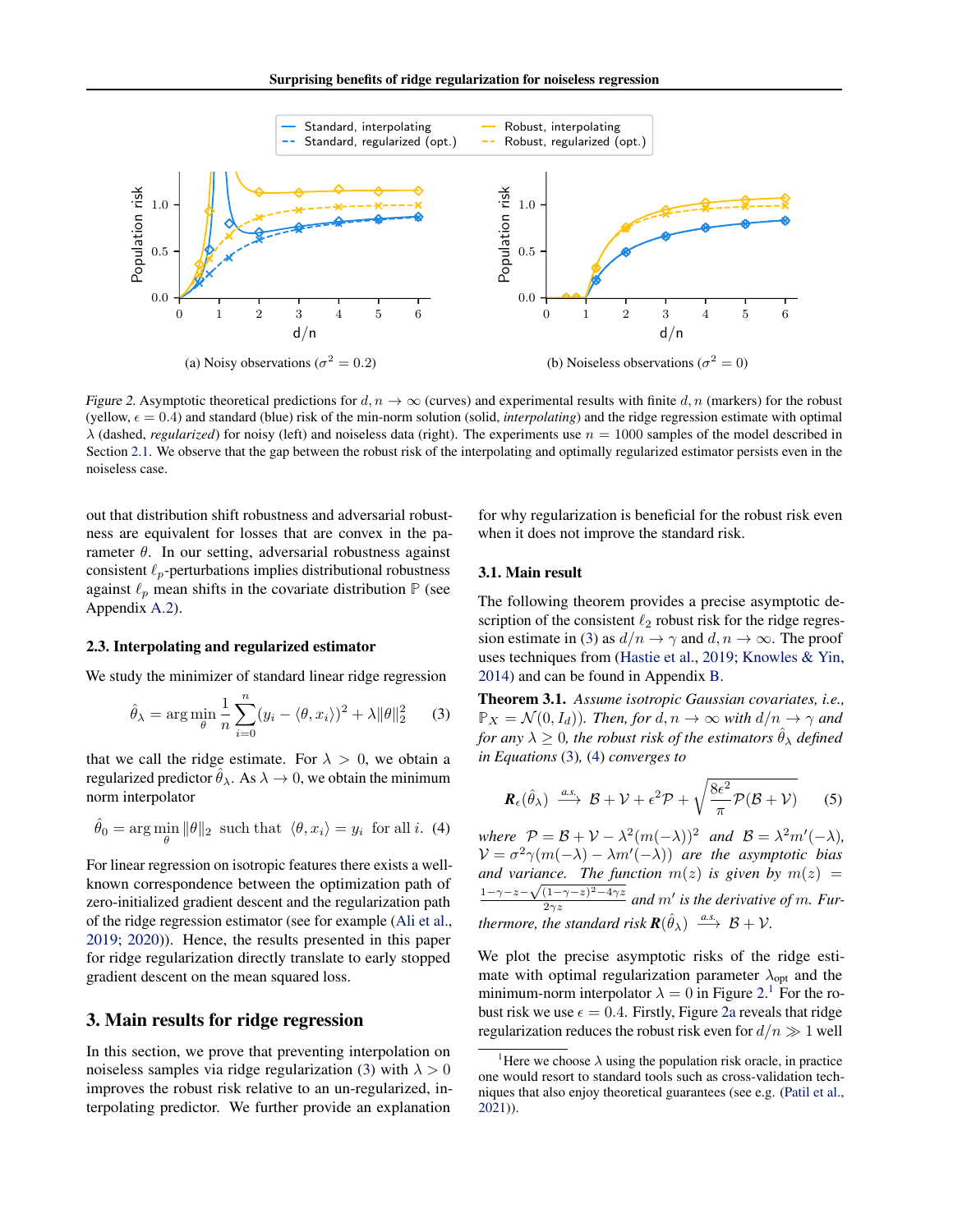

(a) Robust risk as  $\lambda$  increases

(b) Orthogonal and parallel parameter error

Figure 3. Theoretical curves for the robust risk with  $\epsilon = 0.4$  (a) and decomposed terms (b) as  $\lambda$  increases (arrow direction) for different choices of the overparameterization ratio  $d/n \to \gamma$ . In (b) we observe for large  $\gamma > 1$  that, as  $\lambda$  increases, the orthogonal error  $\|\Pi_{\perp} \hat{\theta}_{\lambda}\|_2$ decreases, whereas the parallel error  $\|\theta^* - \Pi_{\parallel} \hat{\theta}_{\lambda}\|_2$  increases. For  $\epsilon > 0$ , the optimal  $\lambda$  is large enough to prevent interpolation.

beyond the interpolation threshold where previous works show that the variance is negligible.

Moreover, Figure [2b](#page-2-0) shows that the beneficial effect of ridge regularization persists even for noiseless data, that is when  $V = 0$ . This supports our statement that regularization not only helps to reduce variance, but also reduces the part of the robust risk that is unaffected by noise in the overparameterized regime. Furthermore, we show that experiments run with finite  $d$  and  $n$  (depicted by the markers in Figure [2\)](#page-2-0) closely match the predictions in Theorem [3.1](#page-2-0) for  $d, n \to \infty$ and  $d/n \to \gamma$ . This indicates that the high-dimensional asymptotic regime indeed correctly predicts and characterizes the high-dimensional non-asymptotic regime. Finally, even though Theorem [3.1](#page-2-0) assumes isotropic Gaussian covariates ( $\Sigma_d = I_d$ ), we can extend the result to more general covariance matrices following the same argument as in [\(Hastie et al.,](#page-4-0) [2019\)](#page-4-0) based on random matrix theory [\(Knowles & Yin,](#page-4-0) [2014\)](#page-4-0).

### 3.2. Intuitive explanations and discussion

We now shed light on the phenomena revealed by Theorem [3.1](#page-2-0) and Figure [2.](#page-2-0) In particular, we discuss why regularization can reduce the robust risk even in a noiseless setting and why the effect is not noticeable for the standard risk.

For this purpose, we examine the robust risk as a function of λ, depicted in Figure 3a for different overparameterization ratios  $\gamma > 1$  and  $\epsilon = 0.4$ . The arrow points in the direction of increasing  $\lambda$ . We observe how the minimal robust risk is achieved for a  $\lambda_{\text{opt}}$  bounded away from zero and how the optimum increases with the overparameterization ratio  $d/n \rightarrow \gamma$ .

In order to understand the overfitting phenomenon better, we decompose the ridge estimate  $\hat{\theta}_{\lambda}$  into its projection  $\Pi_{\parallel}$ on the ground-truth direction  $\theta^*$  and its projection  $\Pi_{\perp}$  onto

its orthogonal complement, i.e.,  $\hat{\theta}_{\lambda} = \Pi_{\parallel} \hat{\theta}_{\lambda} + \Pi_{\perp} \hat{\theta}_{\lambda}$ . For the noiseless setting ( $\sigma^2 = 0$ ), substituting the decomposition into Equation [\(2\)](#page-1-0) yields the following closed-form expression of the robust risk

$$
\mathbf{R}_{\epsilon}(\hat{\theta}_{\lambda}) = \|\theta^* - \Pi_{\parallel}\hat{\theta}_{\lambda}\|_{2}^{2} + (1 + \epsilon^2)\|\Pi_{\perp}\hat{\theta}_{\lambda}\|_{2}^{2}
$$
(6)  
+  $\sqrt{\frac{8\epsilon^2}{\pi}}\|\Pi_{\perp}\hat{\theta}_{\lambda}\|_{2}^{2}(\|\theta^* - \Pi_{\parallel}\hat{\theta}_{\lambda}\|_{2}^{2} + \|\Pi_{\perp}\hat{\theta}_{\lambda}\|_{2}^{2}).$ 

that now involves the parallel error  $\|\theta^* - \Pi_{\parallel} \hat{\theta}_{\lambda}\|_2^2$  and the orthogonal error  $\|\Pi_{\perp}\hat{\theta}_{\lambda}\|_{2}^{2}$ . The proof can be found in Appendix [A.1.](#page-6-0)

Figure 3b shows that, as  $\lambda$  increases, the orthogonal error decreases faster than the parallel error increases. Since by Equation (6), the orthogonal error is weighted more heavily for large enough perturbation strength  $\epsilon$ , some nonzero ridge coefficient yields the best trade-off. On the other hand, the standard risk with  $\epsilon = 0$  weighs both errors equally, resulting in an optimum at  $\lambda = 0$ .

# 4. Conclusions

In this paper we prove that high-dimensional ridge regression achieves lower robust risk for a strictly positive ridge penalty as opposed to minimum-norm interpolation, even for the highly overparameterized regime  $d/n \to \gamma \gg 1$ and noiseless observations. Our results put into perspective the modern narrative that interpolating overparameterized models yield good performance without explicit regularization and motivate the use of ridge regularization and early stopping for improved robust generalization.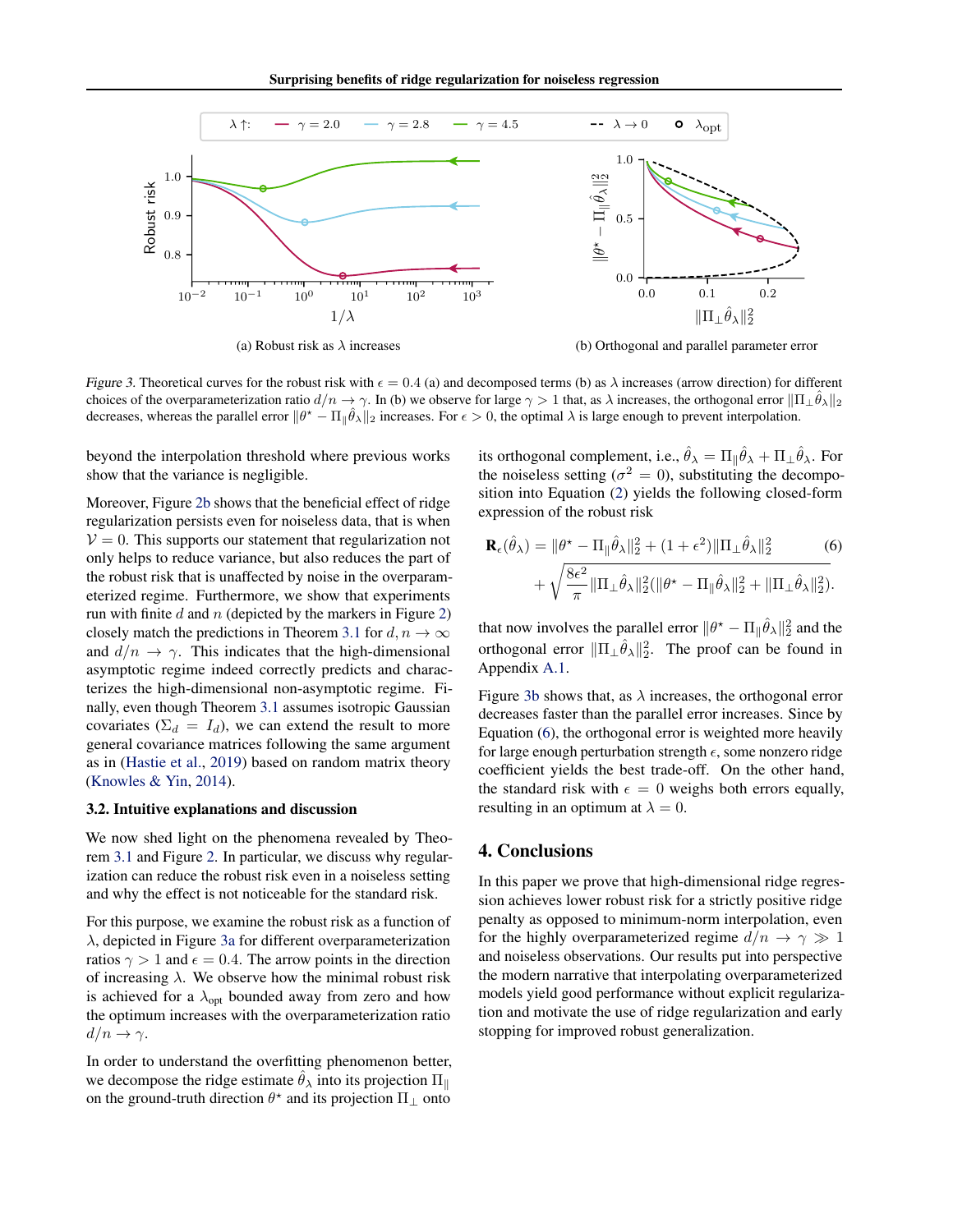# <span id="page-4-0"></span>References

- Ali, A., Kolter, J. Z., and Tibshirani, R. J. A continuoustime view of early stopping for least squares regression. In *Proceedings of the International Conference on Artificial Intelligence and Statistics (AISTATS)*, volume 89, pp. 1370–1378, 16–18 Apr 2019.
- Ali, A., Dobriban, E., and Tibshirani, R. The implicit regularization of stochastic gradient flow for least squares. In *Proceedings of the International Conference on Machine Learning (ICML)*, volume 119, pp. 233–244, 13–18 Jul 2020.
- Bai, Z. D. and Yin, Y. Q. Limit of the Smallest Eigenvalue of a Large Dimensional Sample Covariance Matrix. *The Annals of Probability*, 21(3):1275 – 1294, 1993.
- Bartlett, P. L., Long, P. M., Lugosi, G., and Tsigler, A. Benign overfitting in linear regression. *Proceedings of the National Academy of Sciences*, 117(48):30063–30070, 2020.
- Belkin, M., Ma, S., and Mandal, S. To understand deep learning we need to understand kernel learning. In *Proceedings of the International Conference on Machine Learning (ICML)*, volume 80, pp. 541–549, 2018.
- Bühlmann, P. and Van De Geer, S. *Statistics for highdimensional data: methods, theory and applications*. Springer Science & Business Media, 2011.
- Bühlmann, P. et al. Invariance, causality and robustness. *Statistical Science*, 35(3):404–426, 2020.
- Chen, Y. and Bühlmann, P. Domain adaptation under structural causal models. *arXiv preprint arXiv:2010.15764*, 2020.
- Deng, Z., Kammoun, A., and Thrampoulidis, C. A model of double descent for high-dimensional binary linear classification. *Information and Inference: A Journal of the IMA*, 04 2021.
- Dobriban, E. and Wager, S. High-dimensional asymptotics of prediction: Ridge regression and classification. *The Annals of Statistics*, 46(1):247 – 279, 2018.
- Ghorbani, B., Mei, S., Misiakiewicz, T., and Montanari, A. Linearized two-layers neural networks in high dimension. *The Annals of Statistics*, 49(2):1029 – 1054, 2021.
- Hastie, T., Montanari, A., Rosset, S., and Tibshirani, R. J. Surprises in high-dimensional ridgeless least squares interpolation. *arXiv preprint arXiv:1903.08560*, 2019.
- Javanmard, A. and Soltanolkotabi, M. Precise statistical analysis of classification accuracies for adversarial training. *arXiv preprint arXiv:2010.11213*, 2020.
- Javanmard, A., Soltanolkotabi, M., and Hassani, H. Precise tradeoffs in adversarial training for linear regression. In *Proceedings of the Conference on Learning Theory (COLT)*, pp. 2034–2078, 2020.
- Knowles, A. and Yin, J. Anisotropic local laws for random matrices. *Probability Theory and Related Fields*, 169: 257–352, 2014.
- Kobak, D., Lomond, J., and Sanchez, B. The optimal ridge penalty for real-world high-dimensional data can be zero or negative due to the implicit ridge regularization. *Journal of Machine Learning Research*, 21(169):1–16, 2020.
- Mei, S. and Montanari, A. The generalization error of random features regression: Precise asymptotics and double descent curve. *arXiv preprint arXiv:1908.05355*, 2019.
- Muthukumar, V., Narang, A., Subramanian, V., Belkin, M., Hsu, D., and Sahai, A. Classification vs regression in overparameterized regimes: Does the loss function matter? *arXiv preprint arXiv:2005.08054*, 2020a.
- Muthukumar, V., Vodrahalli, K., Subramanian, V., and Sahai, A. Harmless interpolation of noisy data in regression. *IEEE Journal on Selected Areas in Information Theory*, 1 (1):67–83, 2020b.
- Nakkiran, P., Kaplun, G., Bansal, Y., Yang, T., Barak, B., and Sutskever, I. Deep double descent: Where bigger models and more data hurt. In *Proceedings of the International Conference on Learning Representations (ICLR)*, 2020.
- Patil, P., Wei, Y., Rinaldo, A., and Tibshirani, R. Uniform consistency of cross-validation estimators for highdimensional ridge regression. In *Proceedings of the International Conference on Artificial Intelligence and Statistics (AISTATS)*, pp. 3178–3186, 2021.
- Rice, L., Wong, E., and Kolter, Z. Overfitting in adversarially robust deep learning. In *Proceedings of the International Conference on Machine Learning (ICML)*, pp. 8093–8104, 2020.
- Richards, D., Mourtada, J., and Rosasco, L. Asymptotics of ridge (less) regression under general source condition. In *Proceedings of the International Conference on Artificial Intelligence and Statistics (AISTATS)*, pp. 3889–3897. PMLR, 2021.
- Sagawa, S., Koh, P. W., Hashimoto, T. B., and Liang, P. Distributionally robust neural networks. In *International Conference on Learning Representations*, 2020a.
- Sagawa, S., Raghunathan, A., Koh, P. W., and Liang, P. An investigation of why overparameterization exacerbates spurious correlations. In *Proceedings of the International*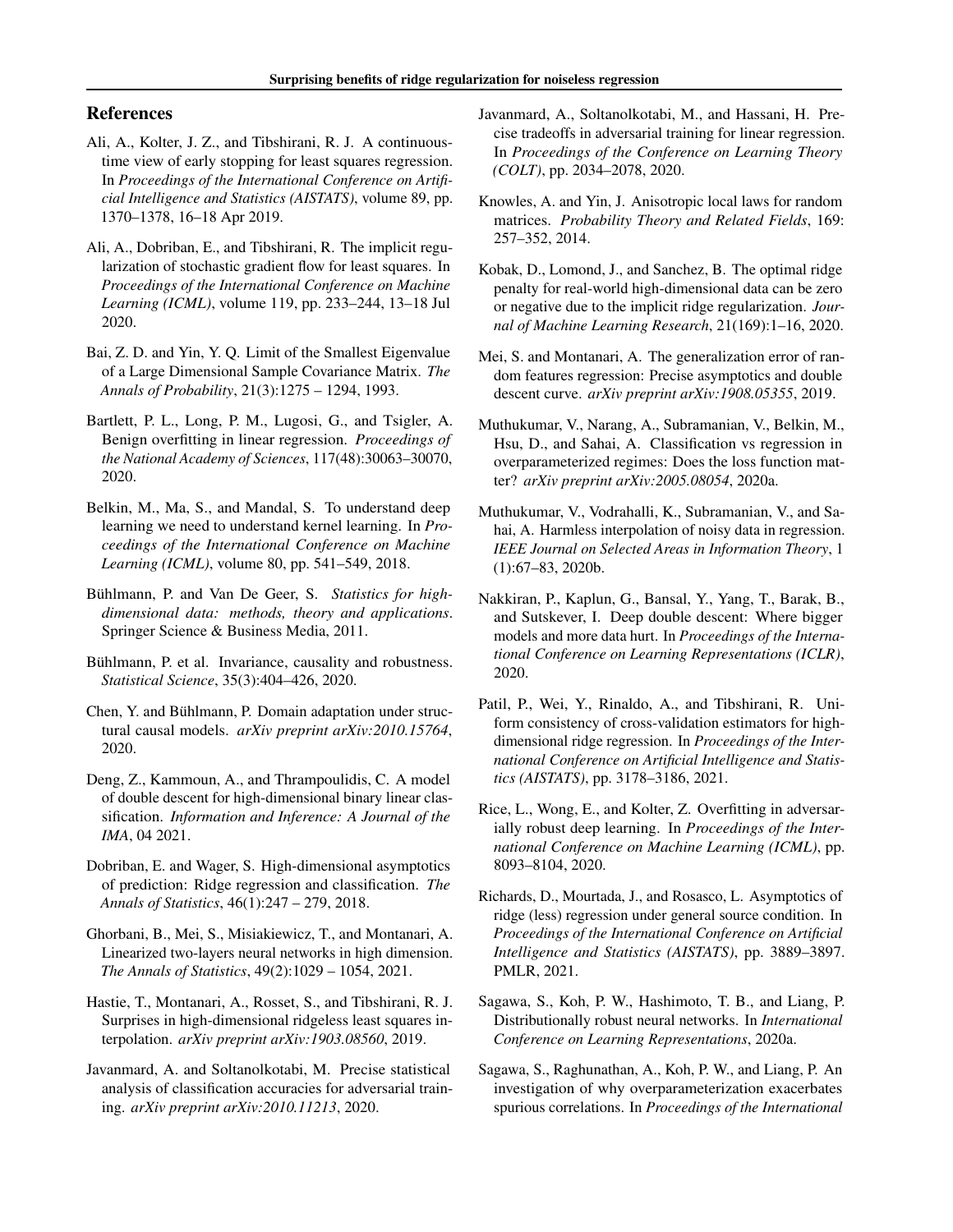<span id="page-5-0"></span>*Conference on Machine Learning (ICML)*, volume 119, pp. 8346–8356, 13–18 Jul 2020b.

- Sanyal, A., Dokania, P. K., Kanade, V., and Torr, P. How benign is benign overfitting? In *Proceedings of the International Conference on Learning Representations (ICLR)*, 2021.
- Sinha, A., Namkoong, H., and Duchi, J. Certifying some distributional robustness with principled adversarial training. In *International Conference on Learning Representations*, 2018.
- Sur, P. and Candès, E. J. A modern maximum-likelihood theory for high-dimensional logistic regression. *Proceedings of the National Academy of Sciences*, 116(29):14516– 14525, 2019.
- Wainwright, M. *High-Dimensional Statistics: A Non-Asymptotic Viewpoint*. Cambridge University Press, 2019. ISBN 9781108498029.
- Wu, D. and Xu, J. On the optimal weighted l2 regularization in overparameterized linear regression. *arXiv preprint arXiv:2006.05800*, 2020.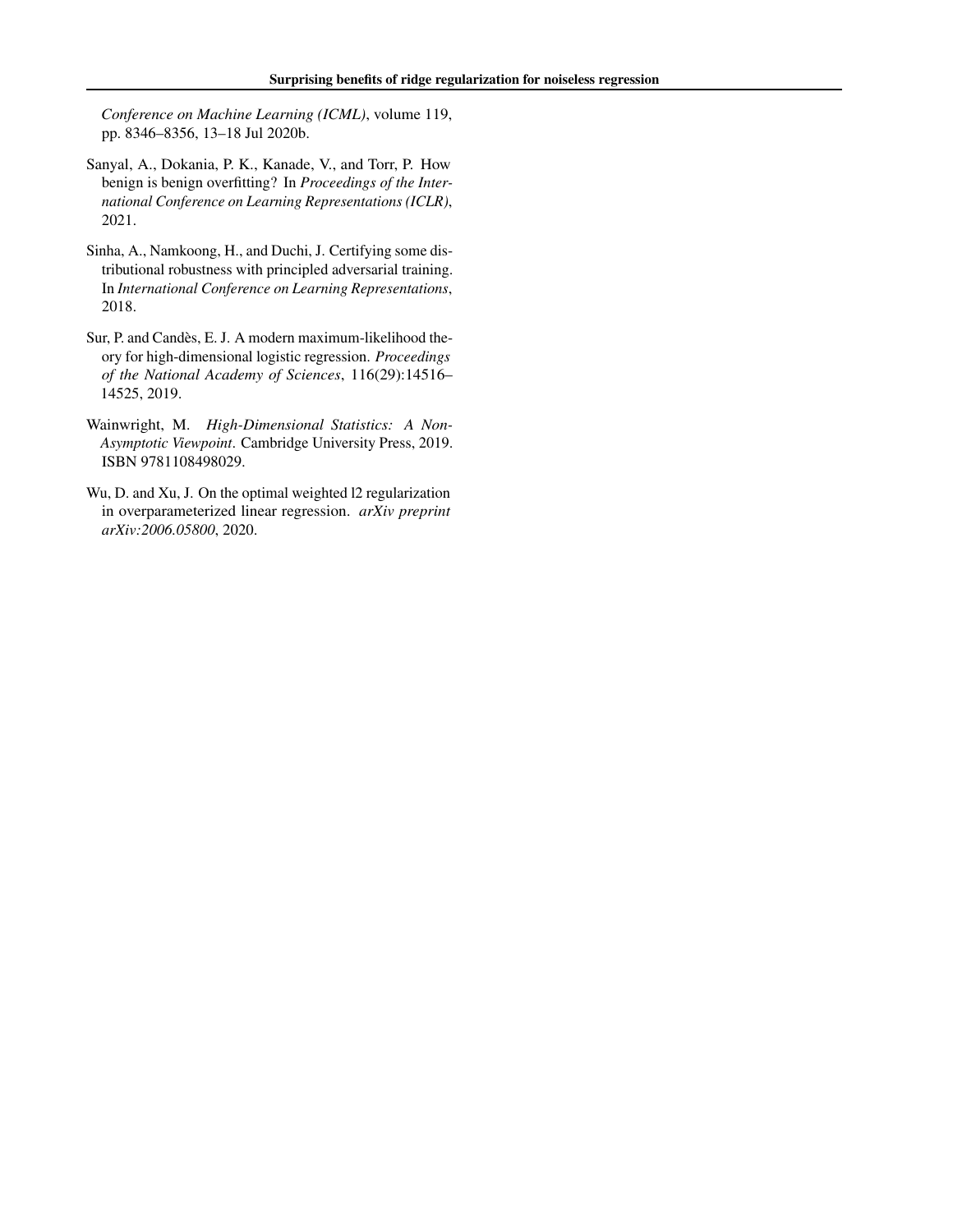# <span id="page-6-0"></span>A. Setting

In Section A.1 we give a closed form expression for the robust risk. Furthermore, Section A.2 discusses that the robust risk [\(2\)](#page-1-0) upper-bounds the worst case risk under distributional mean shifts.

#### A.1. Closed form solution of robust risk

**Lemma A.1.** Assume that  $\mathbb{P}_X$  is the isotropic Gaussian distribution, and let  $\Pi_{\perp}$  be the orthonormal projection onto the *ground truth vector*  $\theta^*$ . Then, the robust risk [\(2\)](#page-1-0) with respect to  $\ell_2$  perturbations is given by

$$
\mathbf{R}_{\epsilon}(\theta) = \|\theta^* - \theta\|_2^2 + 2\epsilon\sqrt{2/\pi} \|\Pi_{\perp}\theta\|_2 \|\theta^* - \theta\|_2 + \epsilon^2 \|\Pi_{\perp}\theta\|_2^2.
$$
 (7)

*Proof.* A similar result for inconsistent attacks has already been shown before (Lemma 3.1. in [\(Javanmard et al.,](#page-4-0) [2020\)](#page-4-0)). Define  $\tilde{y}_i = y_i - \langle x_i, \theta \rangle$ , and note that using similar arguments as in Section 6.2. [\(Javanmard et al.,](#page-4-0) [2020\)](#page-4-0)

$$
\max_{\delta_i \in \mathcal{U}_2(\epsilon)} (\tilde{y}_i - \langle \delta_i, \theta \rangle)^2 = (\max_{\delta_i \in \mathcal{U}_2(\epsilon)} |\tilde{y}_i - \langle \delta_i, \theta \rangle|)^2
$$

$$
= (|\tilde{y}_i| + \max_{\|\delta_i\|_2 \le \epsilon, \delta_i \perp \theta^*} |\langle \delta_i, \theta \rangle|)^2
$$

$$
= (|\tilde{y}_i| + \epsilon \|\Pi_\perp \theta\|_2)^2.
$$

With this characterization, we can derive a convenient expression for the robust risk:

$$
\mathbf{R}_{\epsilon}(\theta) = \mathbb{E}_{X}(|\langle X, \theta^{*} - \theta \rangle| + \epsilon ||\Pi_{\perp}\theta||_{q})^{2}
$$
  
=  $\mathbb{E}_{X}(\langle X, \theta^{*} - \theta \rangle)^{2} + 2\epsilon \mathbb{E}_{X}|\langle X, \theta^{*} - \theta \rangle| ||\Pi_{\perp}\theta||_{2} + \epsilon^{2} ||\Pi_{\perp}\theta||_{2}^{2}.$  (8)

 $\Box$ 

Since we assume isotropic Gaussian features, that is  $\mathbb{P}_X = \mathcal{N}(0, I)$ , we can further simplify

$$
\mathbf{R}_{\epsilon}(\theta) = \left\|\theta - \theta^*\right\|_2^2 + 2\epsilon\sqrt{2/\pi} \|\Pi_{\perp}\theta\|_2 \|\theta - \theta^*\|_2 + \epsilon^2 \|\Pi_{\perp}\theta\|_2^2
$$

which concludes the proof.

## A.2. Distribution shift robustness and consistent adversarial robustness

In this section we rigorously introduce distribution shift robustness and show the relation to consistent  $\ell_p$  adversarial robustness for certain types of distribution shifts.

When learned models are deployed in the wild, the i.i.d. assumption does not always hold. That is, the test loss might be evaluated on samples from a slightly different distribution. Shifts in the mean of the covariate distribution is a standard intervention studied in the invariant causal prediction literature (Bühlmann et al., [2020;](#page-4-0) Chen & Bühlmann, [2020\)](#page-4-0). For mean shifts in the null space of the ground truth  $\theta^*$  we define an alternative evaluation metric that we refer to as the *distributionally robust risk* defined as follows:

$$
\tilde{\mathbf{R}}_{\epsilon}(\theta) := \max_{\mathbb{Q} \in \mathcal{V}_q(\epsilon; \mathbb{P})} \mathbb{E}_{X \sim \mathbb{Q}} \ell_{\text{test}}(\langle \theta, X + \delta \rangle, \langle \theta^*, X \rangle), \text{ with}
$$
\n
$$
\mathcal{V}_p(\epsilon; \mathbb{P}) := \{ \mathbb{Q} \in \mathcal{P} : ||\mu_{\mathbb{P}} - \mu_{\mathbb{Q}}||_p \le \epsilon \text{ and } \langle \mu_{\mathbb{P}} - \mu_{\mathbb{Q}}, \theta^* \rangle = 0 \}
$$

where  $V_p$  is the neighborhood of mean shifted probability distributions and  $\ell_{\text{test}}$  is a convex loss function.

A duality between distribution shift robustness and adversarial robustness has been established in earlier work such as [\(Sinha](#page-5-0) [et al.,](#page-5-0) [2018\)](#page-5-0) for general convex, continuous losses  $\ell_{\text{test}}$ . For our setting, the following lemma holds.

**Lemma A.2.** *For any*  $\epsilon \geq 0$  *and*  $\theta$ *, we have*  $\tilde{\mathbf{R}}_{\epsilon}(\theta) \leq \mathbf{R}_{\epsilon}(\theta)$ *.* 

*Proof.* The proof follows directly from the definition and consistency of the perturbations  $\mathcal{U}_p(\epsilon)$  and orthogonality of the mean shifts for the neighborhood  $V_p$ . By defining the random variable  $w = x - \mu_{\mathbb{P}}$  for  $x \sim \mathbb{P}$  we have the distributional equivalence

$$
x' = \mu_{\mathbb{P}} + \delta + w \stackrel{d}{=} x + \delta
$$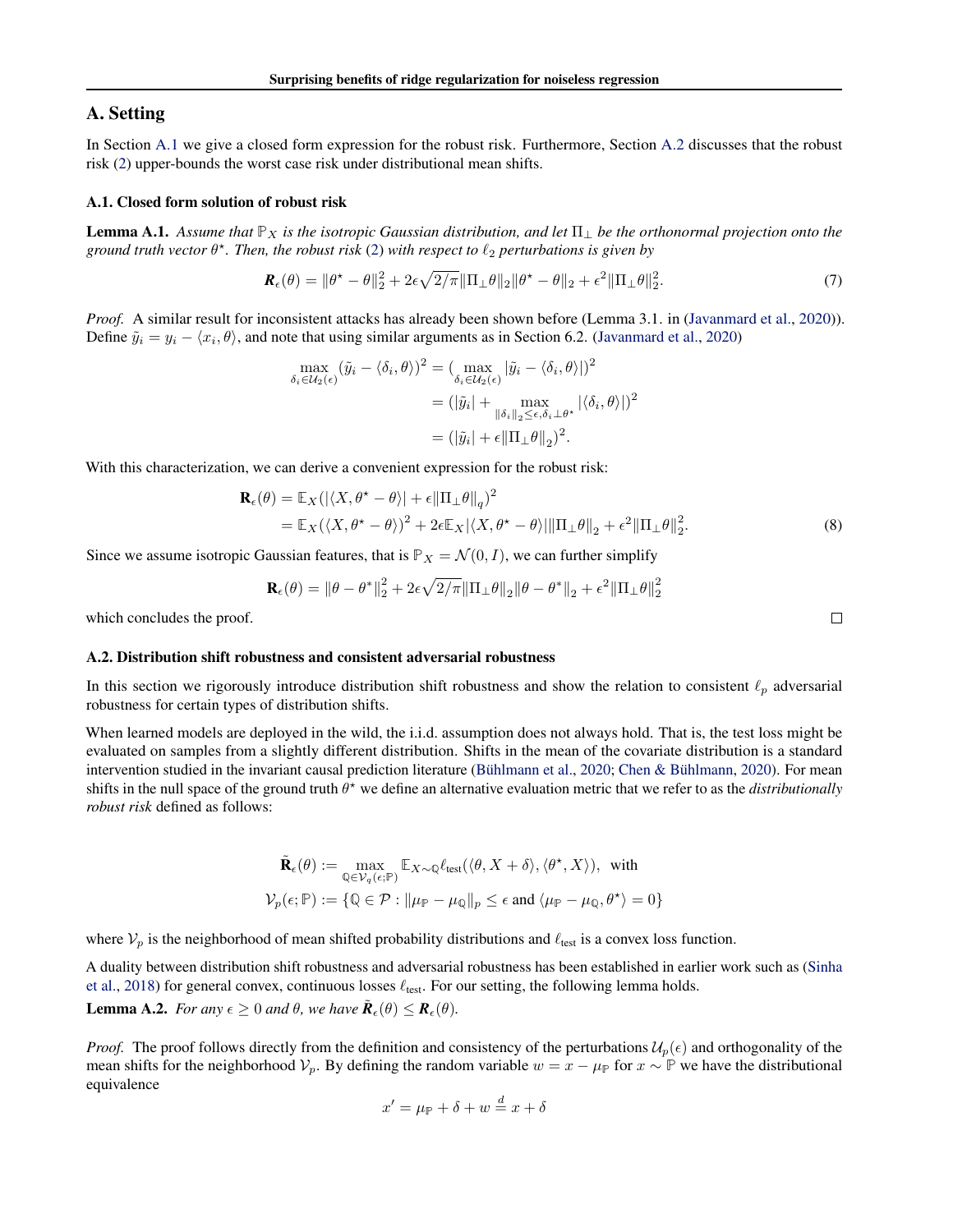<span id="page-7-0"></span>for  $x' \sim \mathbb{Q}$  and  $x \sim \mathbb{P}$  with  $\mu_{\mathbb{Q}} - \mu_{\mathbb{P}} = \delta$  and hence

$$
\tilde{\mathbf{R}}_{\epsilon}(\theta) = \max_{\mathbb{Q} \in \mathcal{V}_p(\epsilon)} \mathbb{E}_{x \sim \mathbb{Q}} \ell_{\text{test}}(\langle \theta, x \rangle, \langle \theta^\star, x \rangle) = \max_{\|\delta\|_p \le \epsilon, \delta \perp \theta^\star} \mathbb{E}_{x \sim \mathbb{P}} \ell_{\text{test}}(\langle \theta, x + \delta \rangle, \langle \theta^\star, x \rangle)
$$
\n
$$
\le \mathbb{E}_{x \sim \mathbb{P}} \max_{\|\delta\|_p \le \epsilon, \delta \perp \theta^\star} \ell_{\text{test}}(\langle \theta, x + \delta \rangle, \langle \theta^\star, x \rangle) = \mathbf{R}_{\epsilon}(\theta)
$$

where the first line follows from orthogonality of the mean-shift to  $\theta^*$ .

### B. Proof of Theorem [3.1](#page-2-0)

In this section, we provide a proof of Theorem [3.1,](#page-2-0) which characterizes the asymptotic risk of the linear regression estimator  $\hat{\theta}_{\lambda}$  defined in Equation [\(3\)](#page-2-0).

We first introduce some notation and give the standard closed form solution for the ridge regression estimate  $\hat{\theta}_\lambda$ . Denoting the input data matrix by  $X \in \mathbb{R}^{d \times n}$ , the observation vector  $y \in \mathbb{R}^n$  reads  $y = X^\top \theta^* + \xi$  with  $\xi \sim \mathcal{N}(0, I)$  the noise vector. the noise vector containing i.i.d. zero-mean  $\sigma^2$ -variance Gaussian noise as entries. Defining the empirical covariance matrix as  $\hat{\Sigma} = \frac{1}{n} \mathbf{X}^\top \mathbf{X}$  yields the ridge estimate

$$
\hat{\theta}_{\lambda} = \frac{1}{n} (\lambda I_d + \hat{\Sigma})^{-1} \mathbf{X}^{\top} \mathbf{y}
$$
  
=  $(\lambda I_d + \hat{\Sigma})^{-1} \hat{\Sigma} \theta^{\star} + \frac{1}{n} (\lambda I_d + \hat{\Sigma})^{-1} \mathbf{X}^{\top} \xi.$  (9)

 $\Box$ 

For  $\lambda \to 0$ , we obtain the min-norm interpolator

$$
\hat{\theta}_0 = \lim_{\lambda \to 0} \hat{\theta}_{\lambda} = (\lambda I_d + \hat{\Sigma})^{-1} \mathbf{X}^{\top} y = \hat{\Sigma}^{\dagger} \mathbf{X}^{\top} y
$$

where  $\hat{\Sigma}^{\dagger}$  denotes the Moore-Penrose pseudo inverse.

We now compute the adversarial risk of this estimator. By Equation [\(7\)](#page-6-0), the adversarial risk depends on the estimator only via the two terms  $\|\hat{\theta}_{\lambda} - \theta^{\star}\|_2$  and  $\|\Pi_{\perp} \hat{\theta}_{\lambda}\|_2$ . To characterize the asymptotic risk, we hence separately derive asymptotic expressions for each of both terms. The following convergence results hold almost surely with respect to the draws of the train dataset, with input features X and observations y, as  $n, d \rightarrow \infty$ .

**Step 1: Characterizing**  $\|\hat{\theta}_{\lambda} - \theta^{\star}\|_2^2$ . Here, we show that

$$
\|\hat{\theta}_{\lambda} - \theta^{\star}\|_{2}^{2} \to \mathcal{B} + \mathcal{V}.\tag{10}
$$

where  $B = \lambda^2 m'(-\lambda)$ ,  $V = \sigma^2 \gamma (m(-\lambda) - \lambda m'(-\lambda))$  are the asymptotic bias and variance as in the Theorem and Theorem 5 of [\(Hastie et al.,](#page-4-0) [2019\)](#page-4-0), whre the authors shows that  $\mathbb{E}_{\xi} || \hat{\theta}_{\lambda} - \theta^{\star} ||_2^2 \to \mathcal{B} + \mathcal{V}$  and the expectation is taken over the observation noise  $\xi$  in the train dataset. In this paper, we define the population risks without the expectation over the noise. Hence, in a first step, the goal is to extend Theorem 5 [\(Hastie et al.,](#page-4-0) [2019\)](#page-4-0) for the standard risk  $\mathbf{R}(\hat{\theta}_\lambda) = \|\hat{\theta}_\lambda - \theta^\star\|_2^2$  such that (10) holds almost surely over the draws of the training data.

Using Equation (9) we can rewrite

$$
\|\hat{\theta}_{\lambda} - \theta^{\star}\|_{2}^{2} = \|\left(I_{d} - (\lambda I_{d} + \hat{\Sigma})^{-1}\hat{\Sigma}\right)\theta^{\star} + \frac{1}{n}(\lambda I_{d} + \hat{\Sigma})^{-1}\mathbf{X}^{\top}\xi\|_{2}^{2}
$$

$$
= \underbrace{\|\left(I_{d} - (\lambda I_{d} + \hat{\Sigma})^{-1}\hat{\Sigma}\right)\theta^{\star}\|_{2}^{2}}_{T_{1}} + \underbrace{\left(\frac{\mathbf{X}^{\top}}{\sqrt{n}}(\lambda I_{d} + \hat{\Sigma})^{-1}\left(I_{d} - (\lambda I_{d} + \hat{\Sigma})^{-1}\hat{\Sigma}\right)\theta^{\star}, \frac{\xi}{\sqrt{n}}\right)}_{T_{2}} + \underbrace{\left(\frac{\mathbf{X}^{\top}}{\sqrt{n}}(\lambda I_{d} + \hat{\Sigma})^{-1}\left(I_{d} - (\lambda I_{d} + \hat{\Sigma})^{-1}\hat{\Sigma}\right)\theta^{\star}, \frac{\xi}{\sqrt{n}}\right)}_{T_{3}},
$$

where we used for the second term that  $\langle \frac{\xi}{\sqrt{n}} \rangle$  $(\frac{X}{n}, \frac{X}{\sqrt{n}}(\lambda I_d + \widehat{\Sigma})^{-2} \frac{X^{\top}}{\sqrt{n}} \frac{\xi}{\sqrt{n}})$  $\langle \frac{\xi}{n} \rangle = \langle \frac{\xi}{\sqrt{n}} \rangle$  $\frac{1}{\sqrt{n}},(\lambda I_d+\widehat{\Sigma})^{-2}\widehat{\Sigma}\frac{\xi}{\sqrt{n}}$  $\frac{1}{n}$ ).

The first term  $T_1 \to B$  directly via Theorem 5 [\(Hastie et al.,](#page-4-0) [2019\)](#page-4-0). We next show that  $T_2 \to V$  and  $T_3 \to 0$  almost surely, which establishes Equation 10.